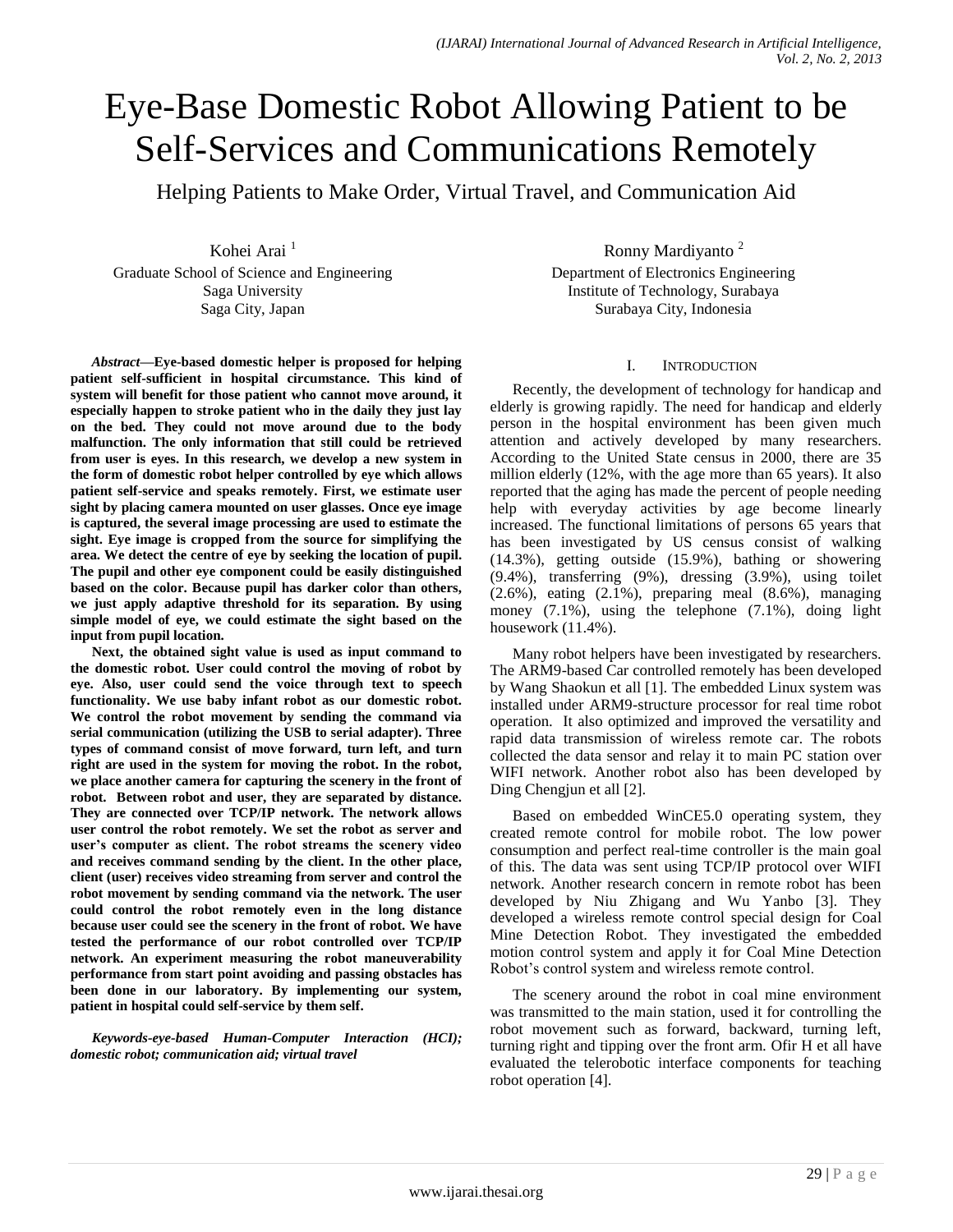They evaluated the control method of the robotic arm and the use of three alternative interface designs for robotic operation in the remote learning. Another system has been proposed by He Qingyun et all [5]. They created an embedded system of video capture and the transmission for monitoring wheelchair-bed service robots remotely. The embedded linux, S3C2410AL microprocessor, AppWeb 3.0 server, and blockmatching motion estimation were taken into account for obtaining better video compression data. The remote control robot system with a hand-held controller has been proposed by Dmitry Bagayev et all [6]. The dog robot for accompanying the elderly has been proposed by Wei-Dian Lai [7]. The improved interaction technique between users and the robot has been developed for making elderly easy to use.

In this research, we develop a new system in the form of domestic robot helper controlled by eye which allows patient self-service and speaks remotely. The main goal of this research is how we could develop a domestic robot helper that could be used by a handicap person in hospital environment for helping them to do not always depend on the nurse or the assistance.

First, we estimate user sight by placing camera mounted on user glasses. Once eye image is captured, the several image processing are used to estimate the sight. Eye image is cropped from the source for simplifying the area. We detect the centre of eye by seeking the location of pupil. The pupil and other eye component could be easily distinguished based on the color. Because pupil has darker color than others, we just apply adaptive threshold for its separation. By using simple model of eye, we could estimate the sight based on the input from pupil location. Next, the obtained sight value is used as input command to the domestic robot. User could control the moving of robot by eye.

Also, user could send the voice through text to speech functionality. We use baby infant robot as our domestic robot. We control the robot movement by sending the command via serial communication (utilizing the USB to serial adapter). Three types of command consist of move forward, turn left, and turn right are used in the system for moving the robot. In the robot, we place another camera for capturing the scenery in the front of robot. Between robot and user, they are separated by distance. They are connected over TCP/IP network. The network allows user control the robot remotely. We set the robot as server and user's computer as client. The robot streams the scenery video and receives command sent by the client. In the other place, client (user) receives video streaming from server and control the robot movement by sending command via the network. The user could control the robot remotely even in the long distance because user could see the scenery in the front of robot.

## II. PROPOSED SYSTEM

## *A. System Configuration*

Our proposed eye-based domestic robot is shown in Figure 1.



Fig. 1. Block Diagram Of Eye-Based Domestic Robot

The entire system consists of two parts: Client (User) and Server (Robot). Between client and server are separated by different place. The user lay on the bad while robot commutes to everywhere following user control. The signal control is initiated from user eye. We place the camera mounted on user glasses acquiring the eye image. Based on the acquired image and several image processing, we estimate the user sight. We estimate the resulted sight point on display to produce the signal control. The entire system consists of two ways/directions of communication:

- (1) from user to robot and
- (2) from robot to user.

The first direction of communication sends the command to the robot. After sight estimation, system translate it into the robot command such as go forward, turning left, turning right, and stop. We do not use the backward for safety reason (Moving in backward could cause robot in dangerous situation because user could not see the scenery in the backside. Also, the client could send voice by user typing a word and translate it into voice using text to voice function. Over WIFI network, the client and server connected each other. In the other hands, robot broadcast the scenery video via web camera placed in the robot. After acquiring the scenery, robot stream it to client using TCP/IP network. It will enable robot to be controlled as long as the covered area of the network. In locally, robot is controlled by minicomputer placed on the robot body. They connected using Bluetooth interface.

## *B. System Components*

We implement our system by utilizing baby infant type robot with netbook PC as main controller. In the inside of baby infant, there is a controller (tiny power type) enabling us to control its movement via serial communication.

This robot is driven by two motors in the right and left sides. These two motors enable robot moves forward, turn right and left, and also backward. To make the robot turning, we just adjust the combination speed of these two motors. This robot was powered by 11.1 V 2200 mAh lithium battery.

We modify the Bluetooth to serial adapter by adding new power supply taken from tiny power controller. Also we change the mode communication of GBS301 by making a direct connection between RTS and DTS pins. The 5V voltage was taken from this microcontroller to supply the power of Bluetooth to serial adapter. The hardware of our robot is shown in Figure 2.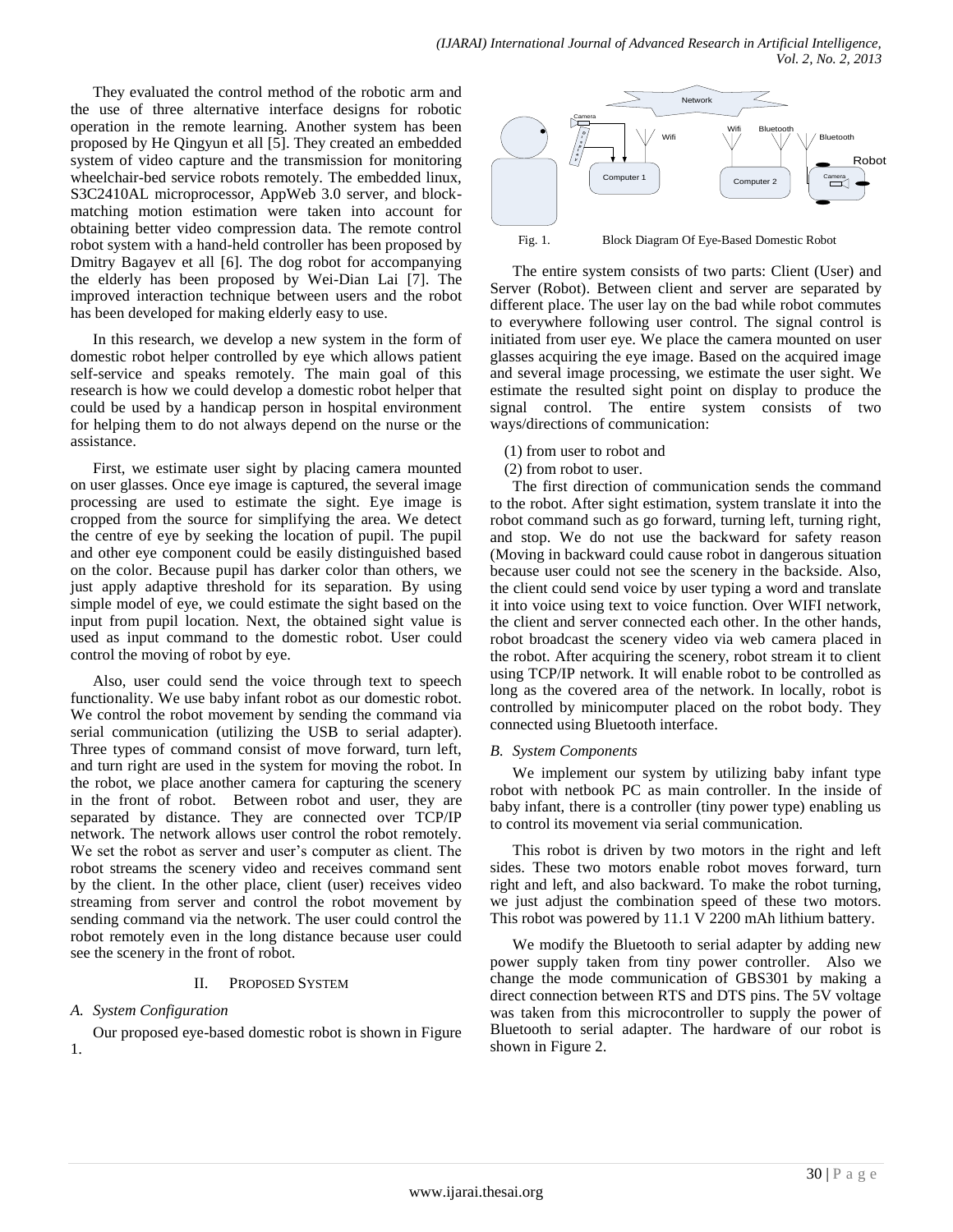



(b)Components

Fig. 2. Outlook And Components Of The Proposed Robot

We make software to allow communication between two PCs or more over TCP/IP network. We utilize Winsock library to establish the connection. We make Client-Server application that will be used to control the robot over the TCP/IP Network. The application software has been created and the communication has been established. By utilizing the WIFI connection, robot could commute to other rooms. The screenshot of this program is shown in Figure 3. Also, the type of streaming data and the direction is shown in Figure 4.

There is automatic control operation mode. In the automatic control mode, user can look at moving pictures of images which are acquired with the camera attached at the tip of the robot as shown in Figure 5 (a). There are five keys which allow switch between menu and automatic modes, left/right/forward selection of arrows, and switching to key-in mode. Therefore, user can move the robot to forward direction, and to turn left or right.

Also, in the key-in mode, sentences can be input. Furthermore, sentences are read-out using voice output software tools. Then user can return to the automatic control mode again.



Fig. 3. The Client-Server Application





Fig. 5. Menu For Helper Robot Control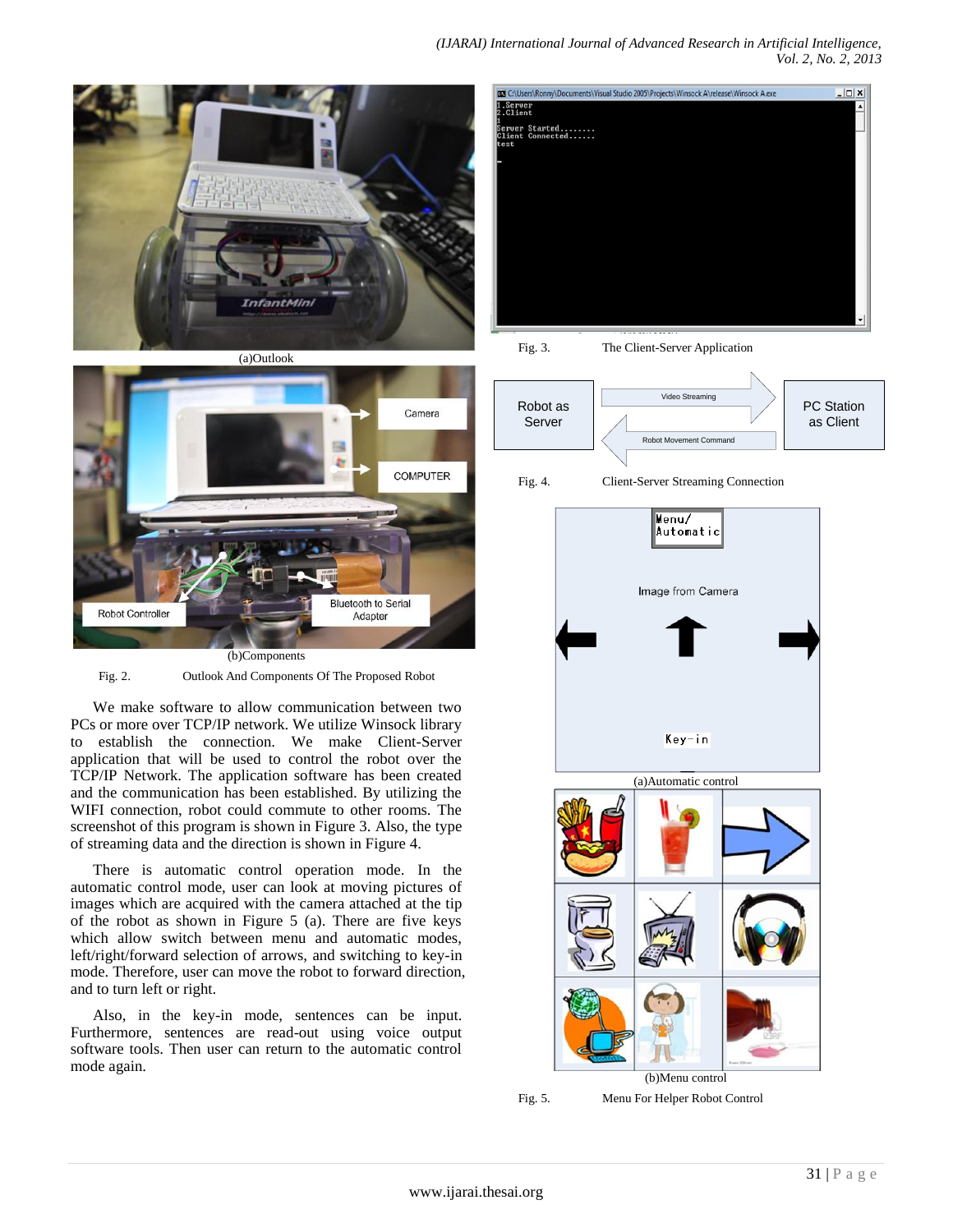At the initial stage, main menu of Figure 5 (b) appears. From the menu, user chooses one of the menu functions, I need meal, I need drink, move to the automatic control mode, I need toilet, I will watch TV, I would like to listen audio programs, I would like to use Internet, I need a help from nurse, I need medicines.

## *C. Hardware*

There are three major components of the proposed system. One is robotics and the other one is cameras which are mounted on the tip of the robotics and mounted on the glass of which user is wearing. The Head Mount Display: HMD of TAC-EYE LT is also attached to the camera mounted glass. All these three hardware specifications are shown in Table 1, 2, and 3, respectively.

TABLE I. SPECIFICATION OF OKATECH INFANT MINI ROBOT PLATFORM

| <b>Size</b>    | W213xD233xT105mm              |
|----------------|-------------------------------|
| Weight         | 1.7kg                         |
| Max.payload    | 5kg                           |
| Wheel rotation | 8000rpm                       |
| Speed          | 18.12cm/s(0.65km/h)           |
| Motor          | 12V,1.5W(with_encoder)        |
| Tire           | 100 <sub>mm</sub>             |
| Caster         | 60 <sub>mm</sub>              |
| <b>Battery</b> | Lithum_polimer(11.1V,2200mAh) |

TABLE II. SPECIFICATION OF THE WEB CAMERA USED

| Resolution           | 1,300,000pixels         |
|----------------------|-------------------------|
| Minimum distance     | 20cm                    |
| Frame rate           | 30fps<br>30lux          |
| Minimum illumination |                         |
| <b>Size</b>          | 52mm(W)x70mm(H)x65mm(D) |
| Weight               | 1052                    |

TABLE III. SPECIFICATION OF THE HEAD MOUNT DISDPLAY USED

| Pixel size    | $SVGA+(852x600)$           |
|---------------|----------------------------|
| Field of view | 30 degree                  |
| Format        | SVGA,NTSC,RS-170,PAL       |
| Specification | MIL-STD 810F               |
| Dry_Battery   | USB Interface(2 batteries) |

# III. EXPERIMENTS

# *A. Experimental Conditions*

We tested the robot control performance by controlling it moves forward about two meters and return again while we were recording the time. Before experiment, first we have to connect the robot to local network via WIFI connection. Also, the PC station network has to be established. After the connection between them was established, we began to start the server program and video streaming. Also, we start the program on client to receive the video and enable sending robot commands.

The Map used for experiment is shown in Figure 6.





# *B. Experimental Results*

Screen shot image of moving picture of image which is acquired with the camera attached at the tip of robot is shown in Figure 6. Also, the acquired image of hand held camera of which one of the authors traced to the robot is shown in Figure 6 (bottom right). Using this camera acquired image, user can avoid obstacles. Also, the robotics can avoid obstacles using the attached ultrasonic sensor, even if the obstacles are transparent (invisible with the camera).



Fig. 6. Acquired Image With The Camera Mounted At The Tip Of Helper Robot And The Image Of Helper Robot From The Hand Held Camera

The robotics control speed is evaluated. The time required for the route stating from the start location to the finished location is measured with five trials. The results are shown in Table 4